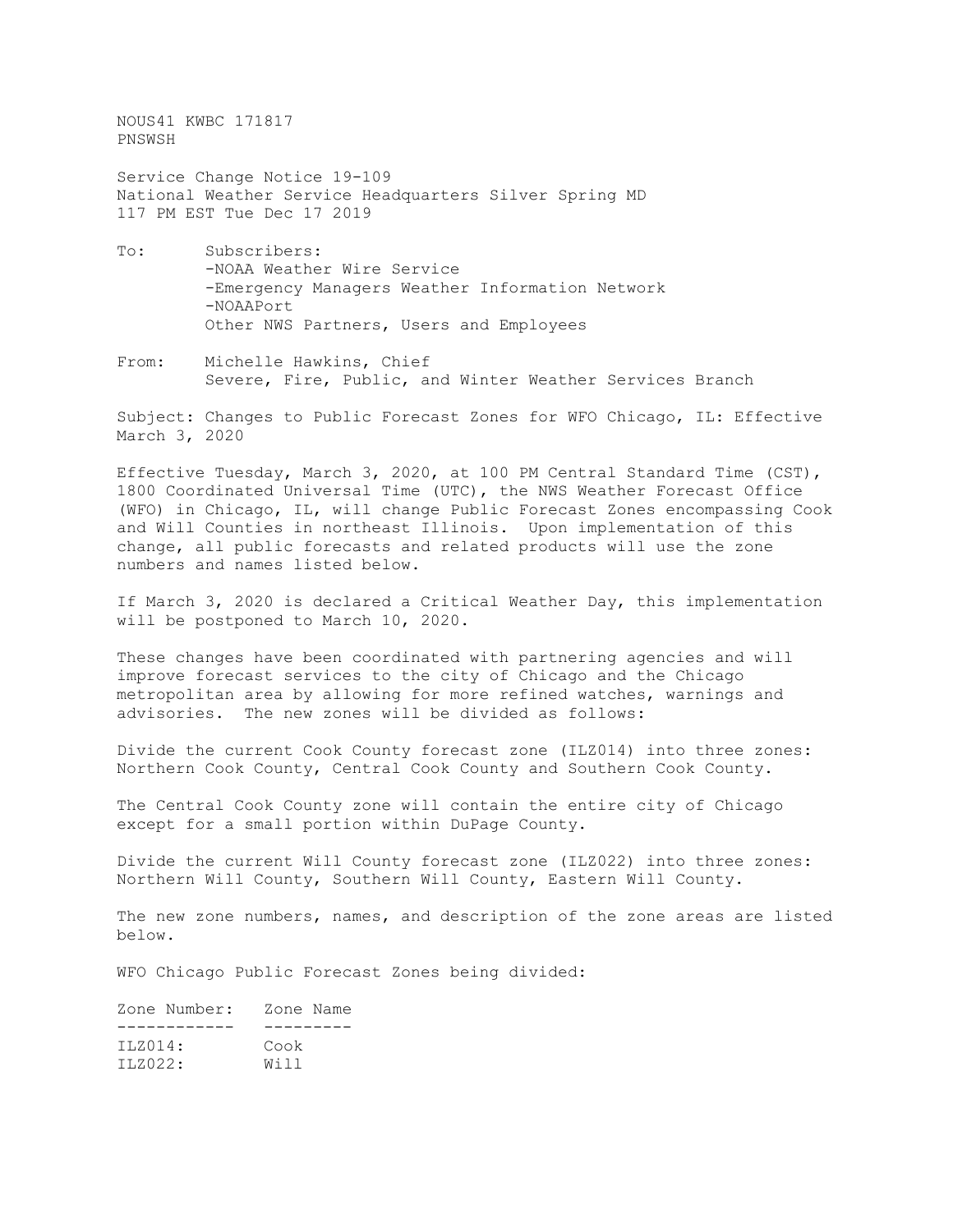These zones will be replacing the existing zones above:

| Zone Number: | Zone Name     |
|--------------|---------------|
|              |               |
| ILZ103:      | Northern Cook |
| ILZ104:      | Central Cook  |
| ILZ105:      | Southern Cook |
| ILZ106:      | Northern Will |
| ILZ107:      | Southern Will |
| ILZ108:      | Eastern Will  |
|              |               |

Full list of new WFO Chicago, Illinois Public Forecast Zones:

| Zone Number: | Zone Name     |
|--------------|---------------|
| ILZ003:      | Winnebago     |
| ILZ004:      | Boone         |
| ILZ005:      | McHenry       |
| ILZ006:      | Lake          |
| ILZ008:      | Ogle          |
| ILZ010:      | Lee           |
| ILZ011:      | De Kalb       |
| ILZ012:      | Kane          |
| ILZ013:      | DuPage        |
| ILZ019:      | La Salle      |
| ILZ020:      | Kendall       |
| ILZ021:      | Grundy        |
| ILZ023:      | Kankakee      |
| ILZ032:      | Livingston    |
| ILZ033:      | Iroquois      |
| ILZ039:      | Ford          |
| ILZ103:      | Northern Cook |
| ILZ104:      | Central Cook  |
| ILZ105:      | Southern Cook |
| ILZ106:      | Northern Will |
| ILZ107:      | Southern Will |
| ILZ108:      | Eastern Will  |
| INZ001:      | Lake          |
| INZ002:      | Porter        |
| INZ010:      | Newton        |
| INZ011:      | Jasper        |
| INZ019:      | Benton        |

Updated public zone shapefiles are online at:

<https://www.weather.gov/gis/PublicZones>

A graphical depiction of this change is online at:

[https://www.weather.gov/lot/Forecast\\_Zone\\_Change](https://www.weather.gov/lot/Forecast_Zone_Change)